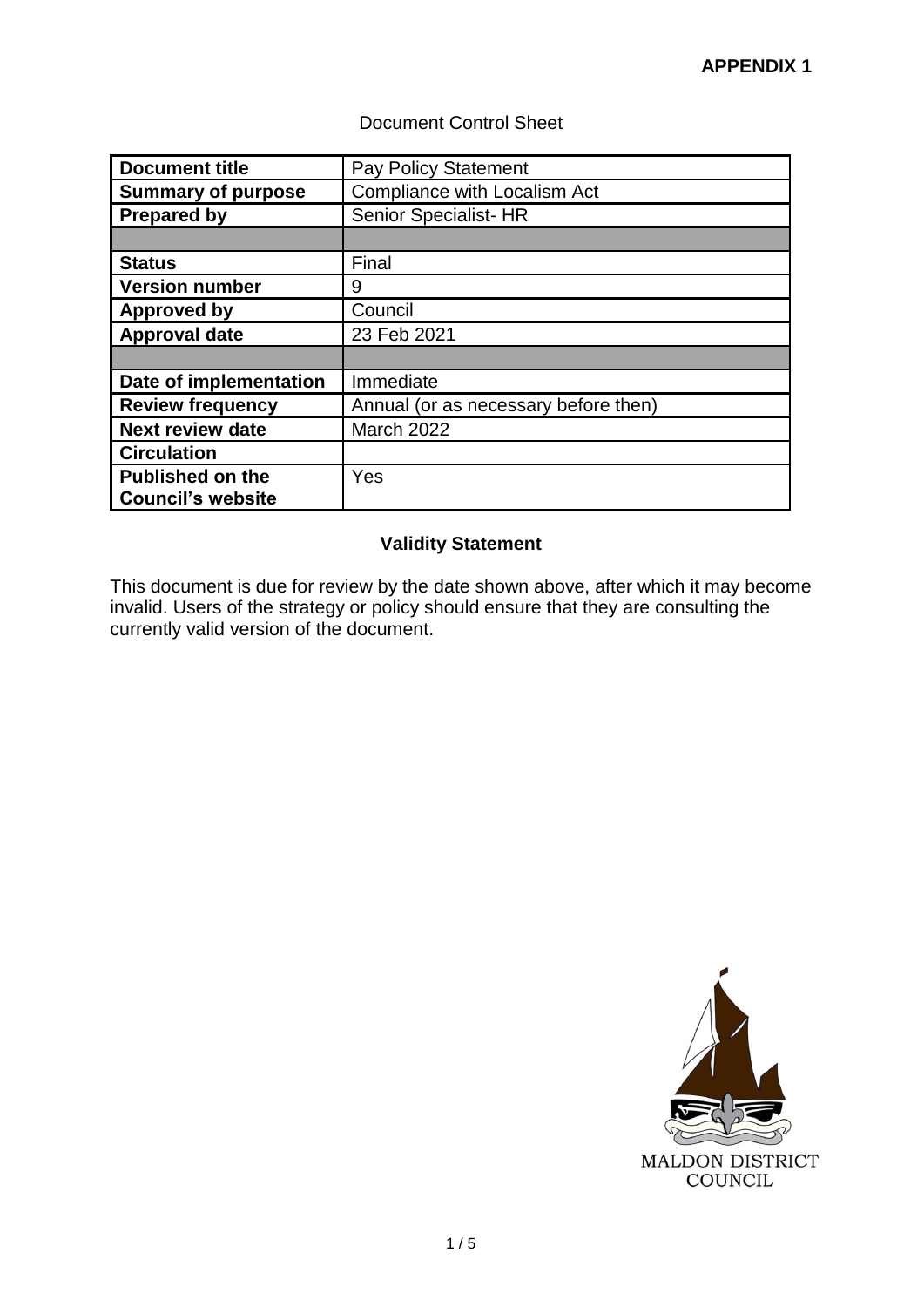# **Pay Policy Statement**

Note: This Statement has been written to meet the statutory requirements of the Localism Act 2011 and to aid transparency in respect of Maldon District Council's policy regarding pay to the highest and lowest paid staff.

## **1. General policy**

- 1.1 During 2018 the Council initiated a transformation programme. As part of this a Council wide Job Evaluation exercise was carried out on all posts based on a uniform set of criteria and placing all roles within a single unified pay scale. The pay scale was benchmarked and designed to be consistent with best practice. In accordance with the Council's constitution, the remuneration of the Director posts are set by the Appointments Committee made up of elected Members of the authority and based upon the above principles.
- 1.2 The Job Evaluation process was designed to achieve compliance with Equal Pay legislation and to standardise the contractual terms and conditions of staff. Remuneration of all Council employees is now governed by a single set of policies and procedures.
- 1.3 The Pay Multiple is the ratio between the highest taxable earnings and the median earnings figure for the whole authority in accordance with the Transparency Code 2014. For Maldon for 2020.21 the ratio between the Director salary and the median of all staff is 3.66. The Government has considered setting twenty to one as a maximum. As Maldon District's Council's rate is currently below this amount it is not considered necessary to have a specific policy concerning the pay multiple. If the multiple starts to rise, for example above five to one, this could be reconsidered.

# **2. Policy regarding pay to "Chief Officers"**

## 2.1 Definition of "Chief Officers" for the purposes of this statement

- 2.1.1 The term "Chief Officer" as employed in the Localism Act has a different meaning to the use made of it at Maldon District Council. For the purposes of this Pay Policy Statement only, the relevant posts are considered to be as listed below. To note; there is no Chief Executive post in the Maldon structure.
	- The three Director posts
	- The Monitoring Officer
- 2.2 Pay
- 2.2.1 Pay for the post of Directors is set by the Appointments Committee and approved by the Council. The role of Director was introduced following the 2014 Senior Management Review and pay set by the Job Evaluation process in 2018. The pay line of Directors is subject to the same factors as the rest of staff pay, for example any annual pay award granted.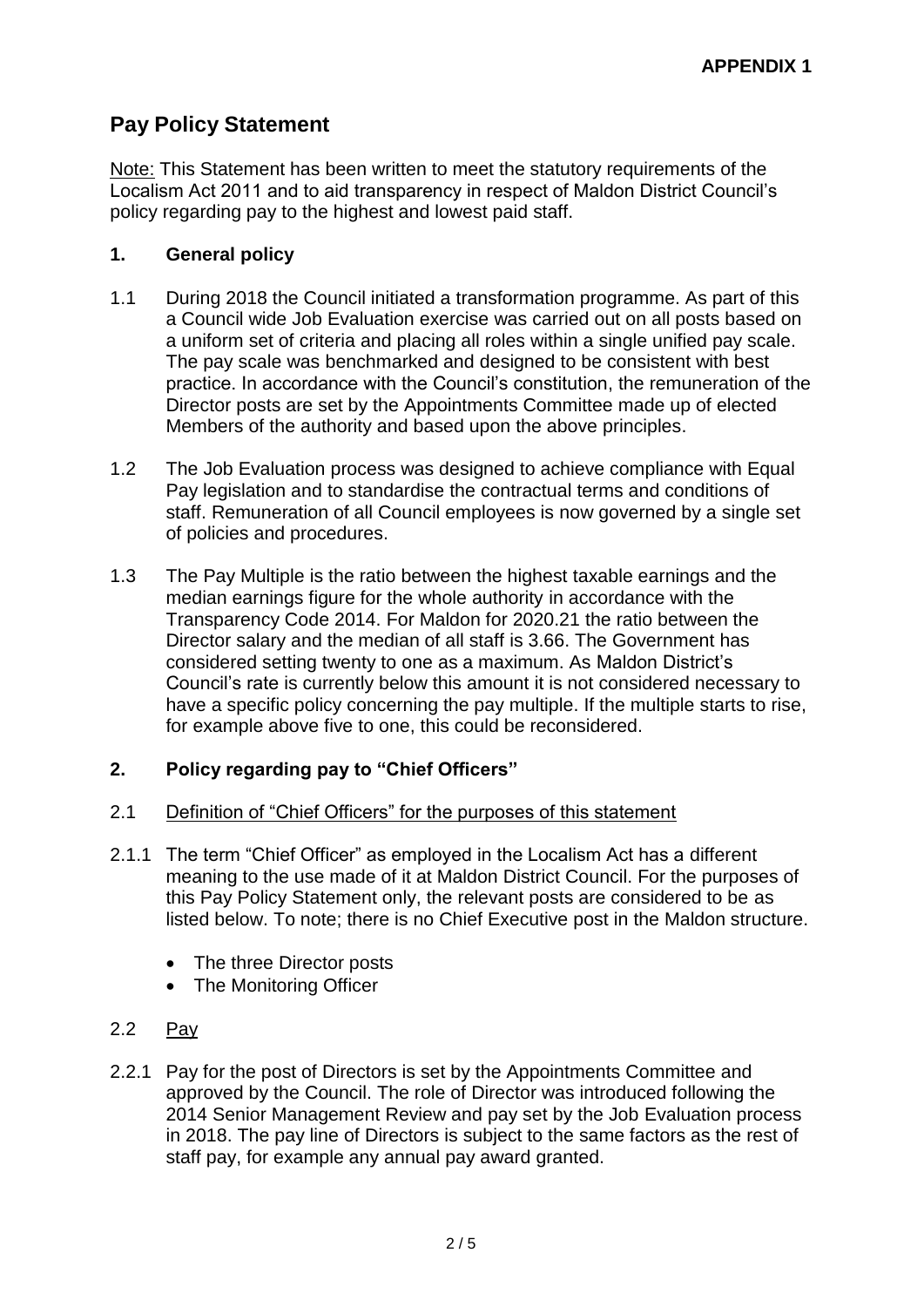- 2.2.2 Any exception to this, such as a proposal to change the pay of senior staff out of line with normal pay awards would be subject to a report to the Council and approval being given.
- 2.2.3 Directors have delegated powers to award discretionary points on an officer's salary scale within approved budgetary limits where they deem it to be in the interests of the Authority. This only applies to points up to the maximum of the salary band for that post.

## 2.3 Performance related pay and bonuses

2.3.1 Maldon District Council does not have performance related pay or bonus payments for any staff. As there is no mechanism for linking pay and performance in this way 'earn back' arrangements are not appropriate.

#### 2.4 Fees, allowances, benefits in kind and expenses

- 2.4.1 The Director of Strategy, Performance and Governance is also the Returning Officer for the District, meaning that the post holder has specific responsibilities in respect of all elections and national referenda held in the District. These duties attract fees that are variable depending on the election. For Parliamentary, Police, Fire and Crime Commissioner, European elections and national referenda these are set by the Government, for County elections by Essex County Council and for District and Parish elections these are set locally.
- 2.4.2 Apart from this no fees, allowances, benefits in kind or expenses are available to the posts listed in 2.1, other than those available to all staff and on the same basis.
- 2.5 Pension
- 2.5.1 All staff are eligible to join the Local Government Pension Scheme in accordance with the terms of that scheme. No special considerations apply to the posts listed in 2.1.

#### 2.6 Severance payments

- 2.6.1 Where senior staff leave in the normal course of business (resignation, retirement, etc.) the same procedures would be applied as for any other staff member and no additional payments would arise as a result.
- 2.6.3 Should a staff member leave as a result of a settlement agreement these, by their nature, are subject to negotiation with the individual and their representatives and so are variable in their terms. Such agreements are formal legal arrangements and confidentiality binding on both parties is a key component, so any payment arising from such an agreement would not be published. Authorisation of the payment would be in accordance with the Council's terms of reference and scheme of delegation and it would need to represent value for money for the taxpayer in the circumstances.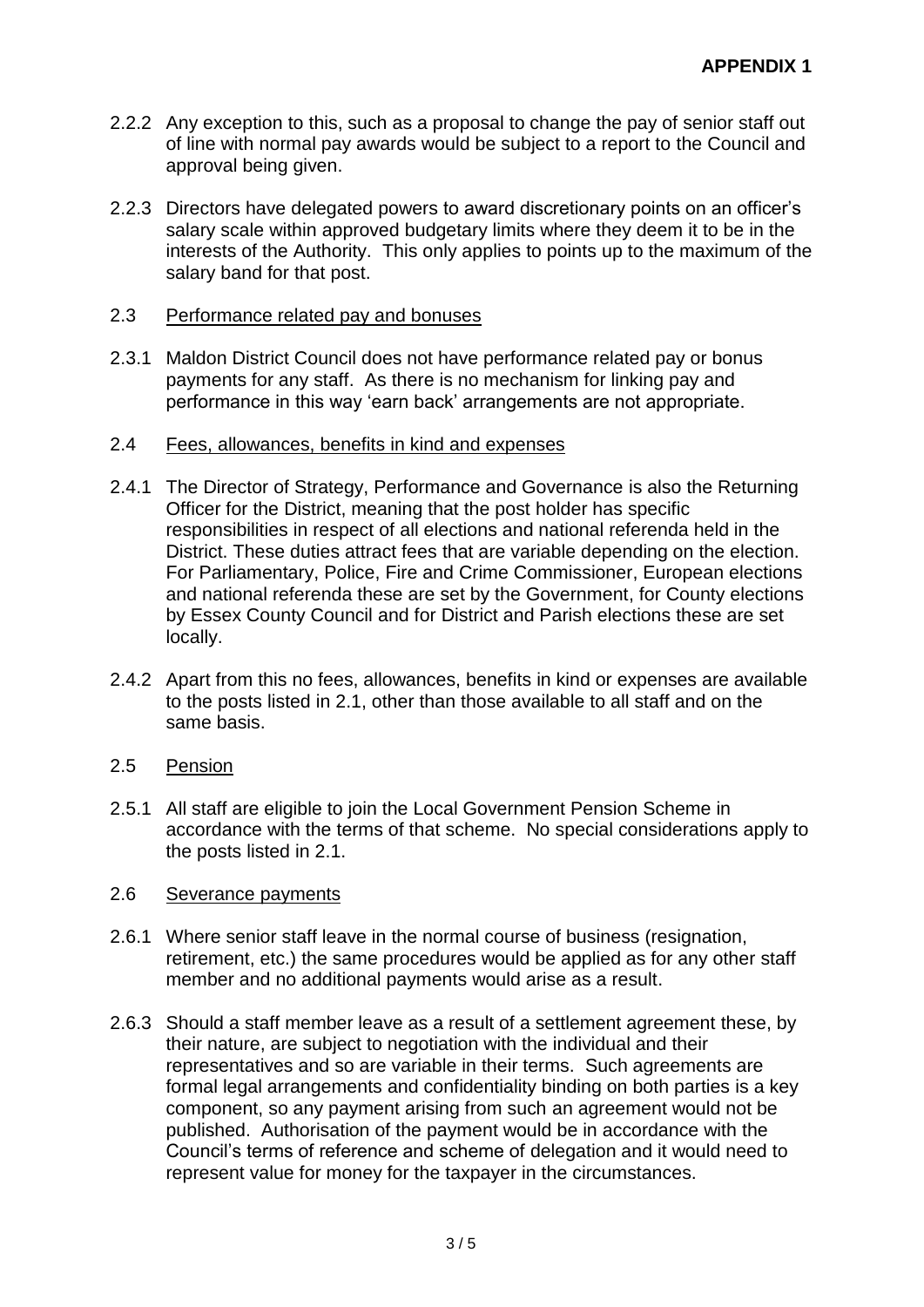2.6.4 Senior staff that were previously employed by the Authority and left with a severance or redundancy payment may be re-employed on a consultancy basis to cover short term staff pressures where it is considered appropriate and in the public interest to do so.

## 2.7 Recruitment of senior staff

- 2.7.1 When recruiting to a senior post the salary offered would be that applicable to the grade of the post, as determined by Job Evaluation, and within the established pay line. No additional payments would arise, unless a market supplement to enable recruitment was considered justified due to a recognised technical skill shortage in the job market.
- 2.7.2 In the event that a senior post was to be filled by a person who had retired from another Authority and was in receipt of a pension it would be arranged so that the person was not better off overall, through abatement of pension and/or pay as applicable.
- 2.7.3 In accordance with the guidance set out in the Localism Act, The Strategy and Resources Committee should be given the opportunity to vote before large salary packages (£100k or above) are offered in respect of a new appointment.
- 2.8 Monitoring Officer
- 2.8.1 The Monitoring Officer is not subject to any additional payment.
- 2.9 Publication of remuneration of senior staff
- 2.9.1 This Pay Policy Statement, once approved by the Council, will be published on the Council's website.
- 2.9.2 The remuneration and pension contributions of the Directors are published annually in the Financial Statements of the Authority, along with the numbers of employees whose remuneration and pension contributions are £50,000 and over. A copy of the Financial Statement is placed on the Council's website.